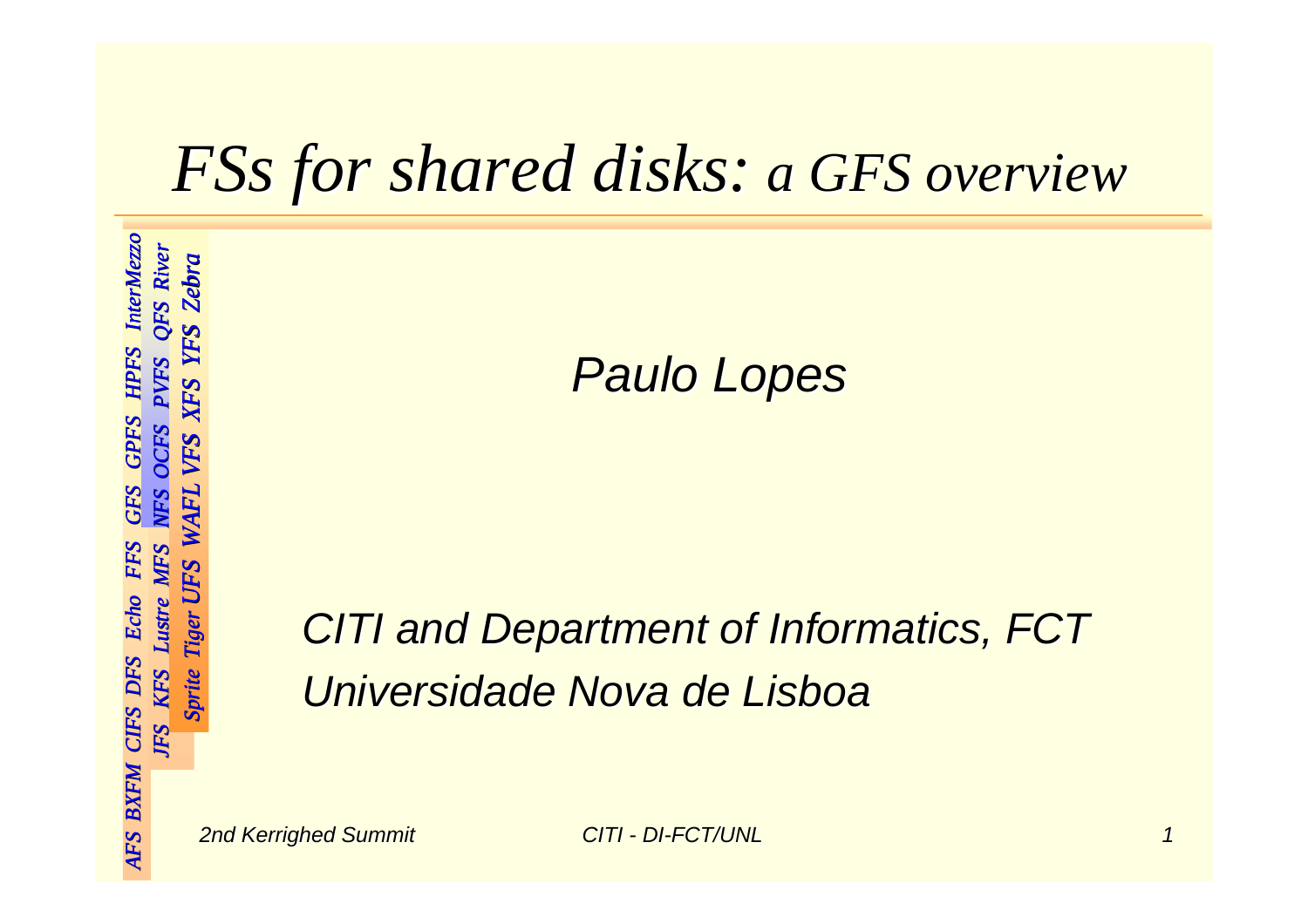## GFS is a SAN cluster file system



*We thank IBM for We thank IBM for part of this t of this equipment, donated under equipment, donated under an Equino an Equinox grant x grant*

*2nd Kerrighed Summit 2nd Summit CITI - DI-FCT/UNL FCT/UNL*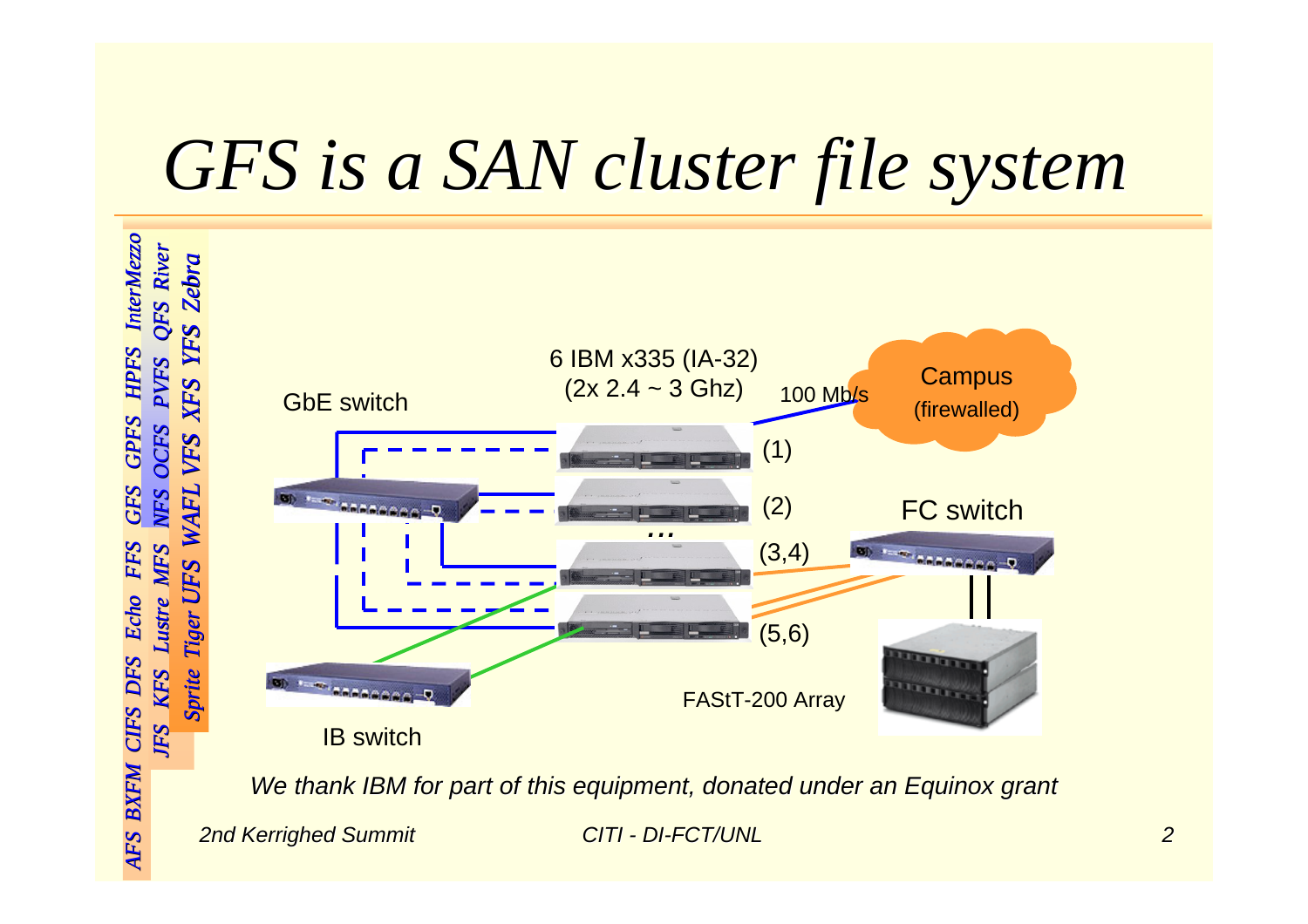### *What is a SAN CFS?! What is a SAN CFS?!*

#### ! *A Storage Area Network is: A Storage Area Network is:*

- *An infrastructure to provide access to An infrastructure to provide access to*
	- –**storage** (block devices)
- *A protocol (FC, SCSI A protocol (FC, SCSI-3)*
	- –*Initiators ("hosts", Initiators ("hosts", HBAs)*
	- –*Targets ("disks", Targets ("disks", LUNs)*
	- –*Switches, Cabling,… Switches, Cabling,…*

*AFS BXFM CIFS DFS Echo FFS GFS GPFS HPFS AFS BXFM CIFS DFS Echo FFS GFS GPFS HPFS InterMezzo InterMezzo*

InterMezzo QFS River

**HPFS PVFS** 

*JFS KFS Lustre MFS NFS OCFS PVFS QFS River MFS NFS OCFS PVFS River*

MFS

Lustre Echo

**OCFS** VFS

*Sprite Tiger UFS WAFL VFS XFS YFS Zebra*

WAFL

UFS

*UFS WAFL VFS XFS YFS Zebra*

XFS

Zebra

YFS

*JFS KFS* 

**IFS KFS** 

**BXFM CIFS DFS** 

AFS

*Sprite Tiger* 

**Sprite**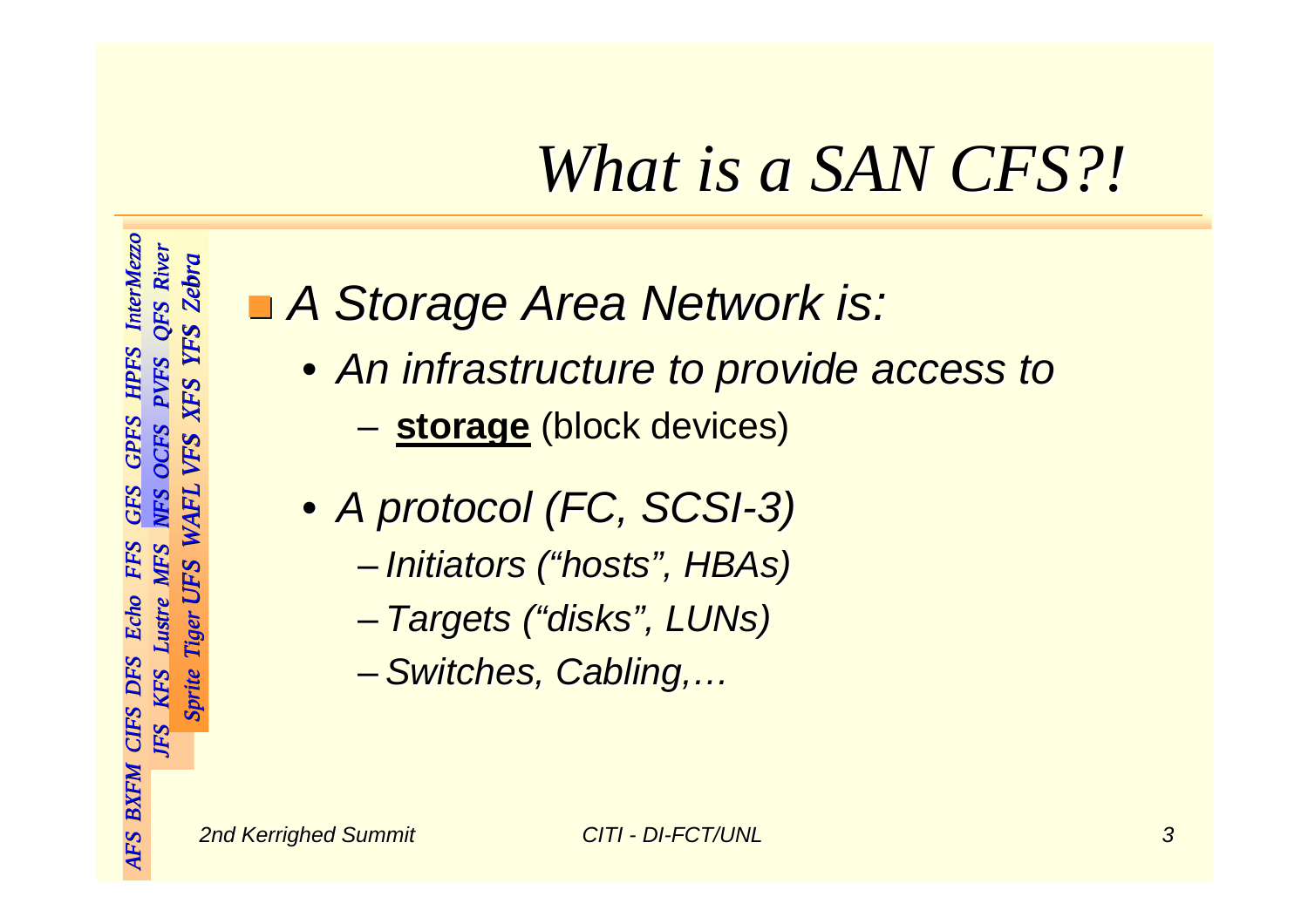### *What is a SAN CFS?! What is a SAN CFS?!*

#### ! *A Cluster file system is: A Cluster file system is:*

- $\bullet$ *Different things for different people, but… Different things for different people, but…*
- $\bullet$  *Industry has its own view: Industry has its own view:*
	- **(1)** *A cluster* [a SAN, a bunch of disk arrays...]
	- **(2)** *Targets ("disks") are Targets ("disks") are* **shared** *among hosts among hosts*
	- **(3)** *"Single view of a "Single view of a filesystem filesystem" in the cluster " in the cluster*
	- *E.g: PVFS does not check (2) PVFS does not check (2) GFS, GPFS check all GFS, GPFS check all Lustre… well, we can talk about it … well, we can talk about it*

*AFS BXFM CIFS DFS Echo FFS GFS GPFS HPFS AFS BXFM CIFS DFS Echo FFS GFS GPFS HPFS InterMezzo InterMezzo*

InterMezzo QFS River

HPFS **PVFS** 

*JFS KFS Lustre MFS NFS OCFS PVFS QFS River MFS NFS OCFS PVFS River*

MFS

Lustre  $\mathit{Echo}$ 

*Sprite Tiger UFS WAFL VFS XFS YFS Zebra*

WAFL

UFS

*UFS WAFL VFS XFS YFS Zebra*

VFS

XFS

Zebra

*JFS KFS* 

**JFS** 

KFS Sprite

**BXFM CIFS DFS** 

**AFS** 

*Sprite Tiger*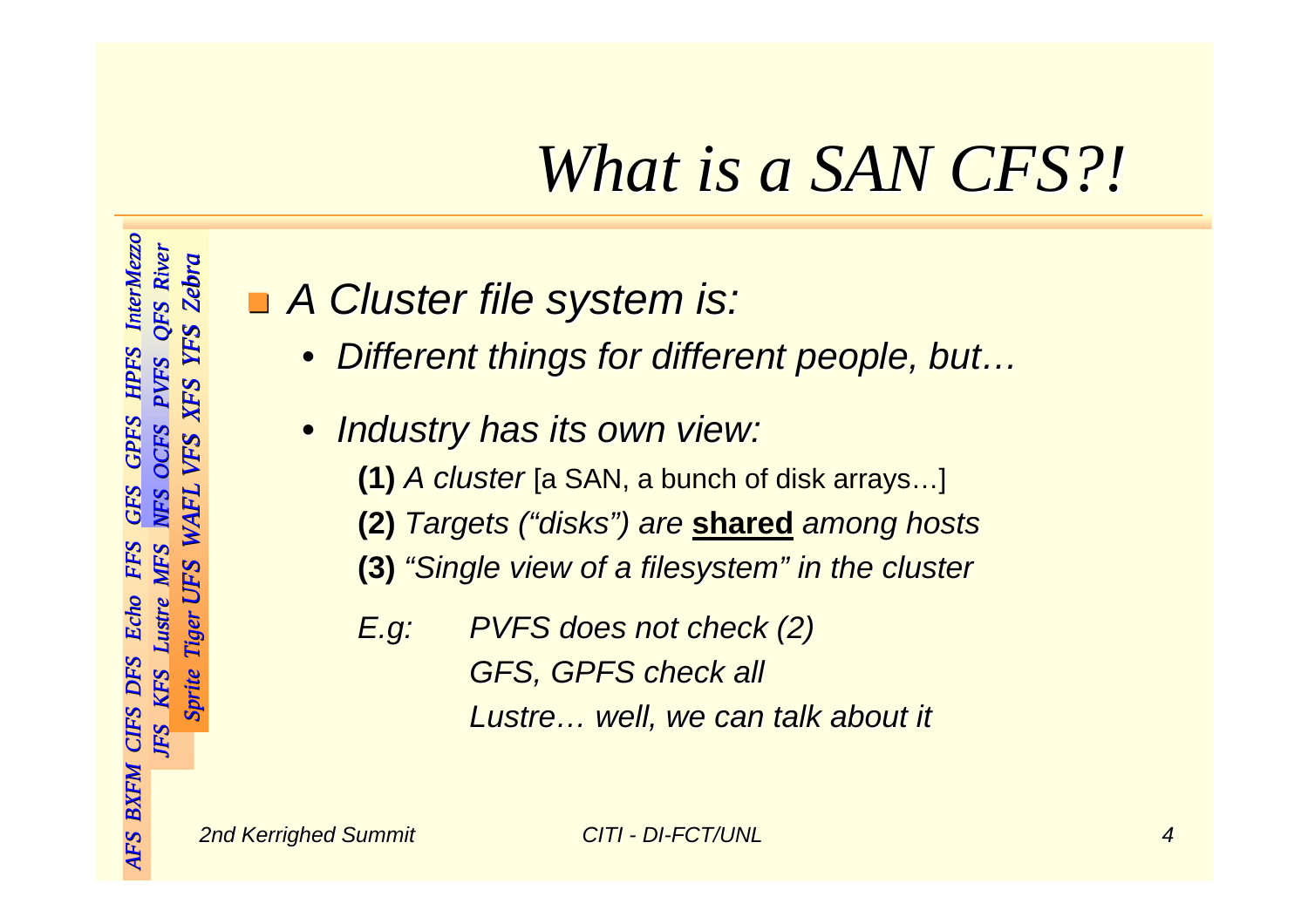### *GFS*

AFS BXFM CIFS DFS Echo FFS GFS GPFS HPFS InterMezzo *AFS BXFM CIFS DFS Echo FFS GFS GPFS HPFS AFS BXFM CIFS DFS Echo FFS GFS GPFS HPFS InterMezzo InterMezzo JFS KFS Lustre MFS NFS OCFS PVFS QFS River MFS NFS OCFS PVFS River* Sprite Tiger UFS WAFL VFS XFS YFS Zebra *Sprite Tiger UFS WAFL VFS XFS YFS Zebra UFS WAFL VFS XFS YFS Zebra Sprite Tiger JFS KFS*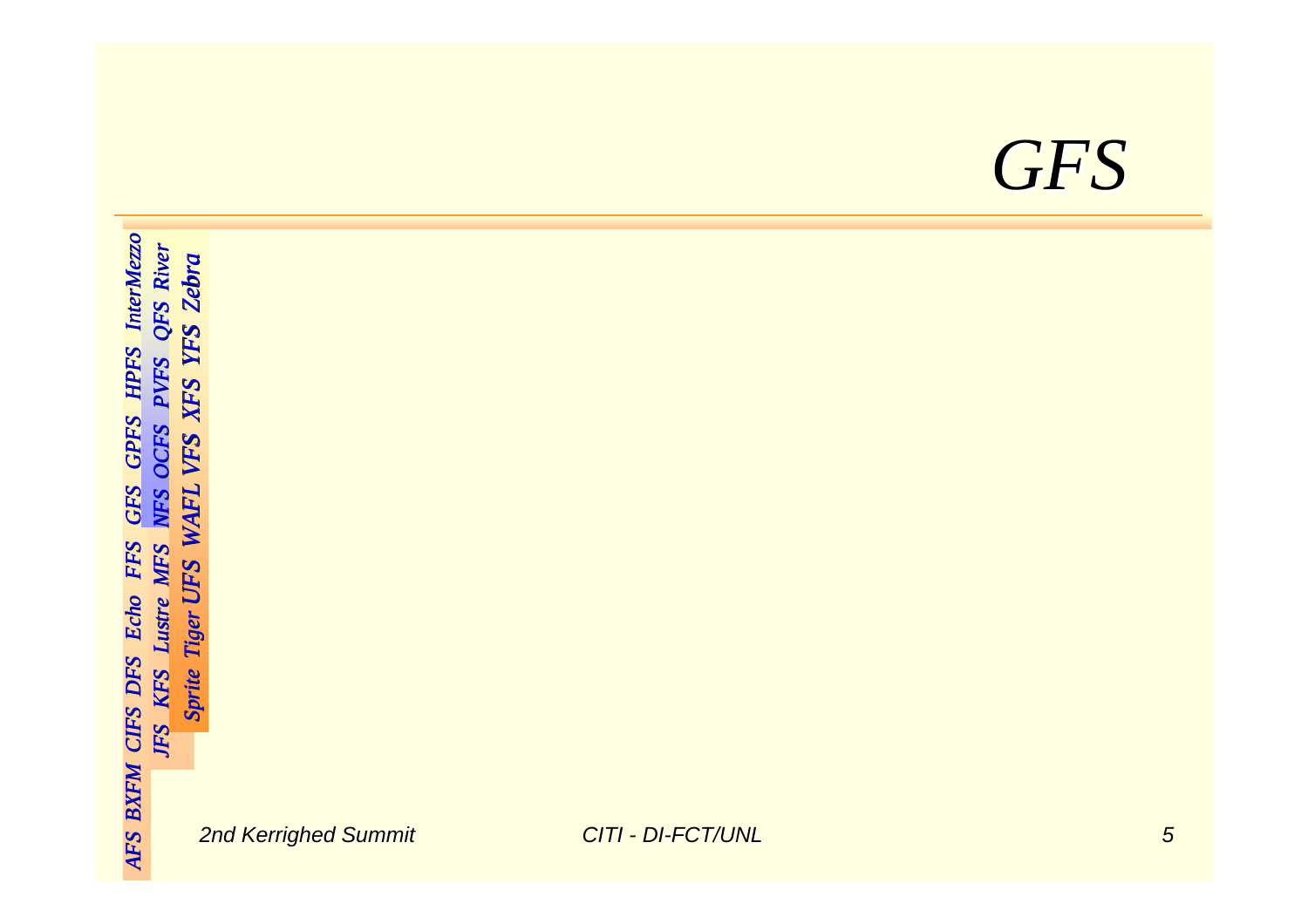### *GFS: architecture & VFS integration*

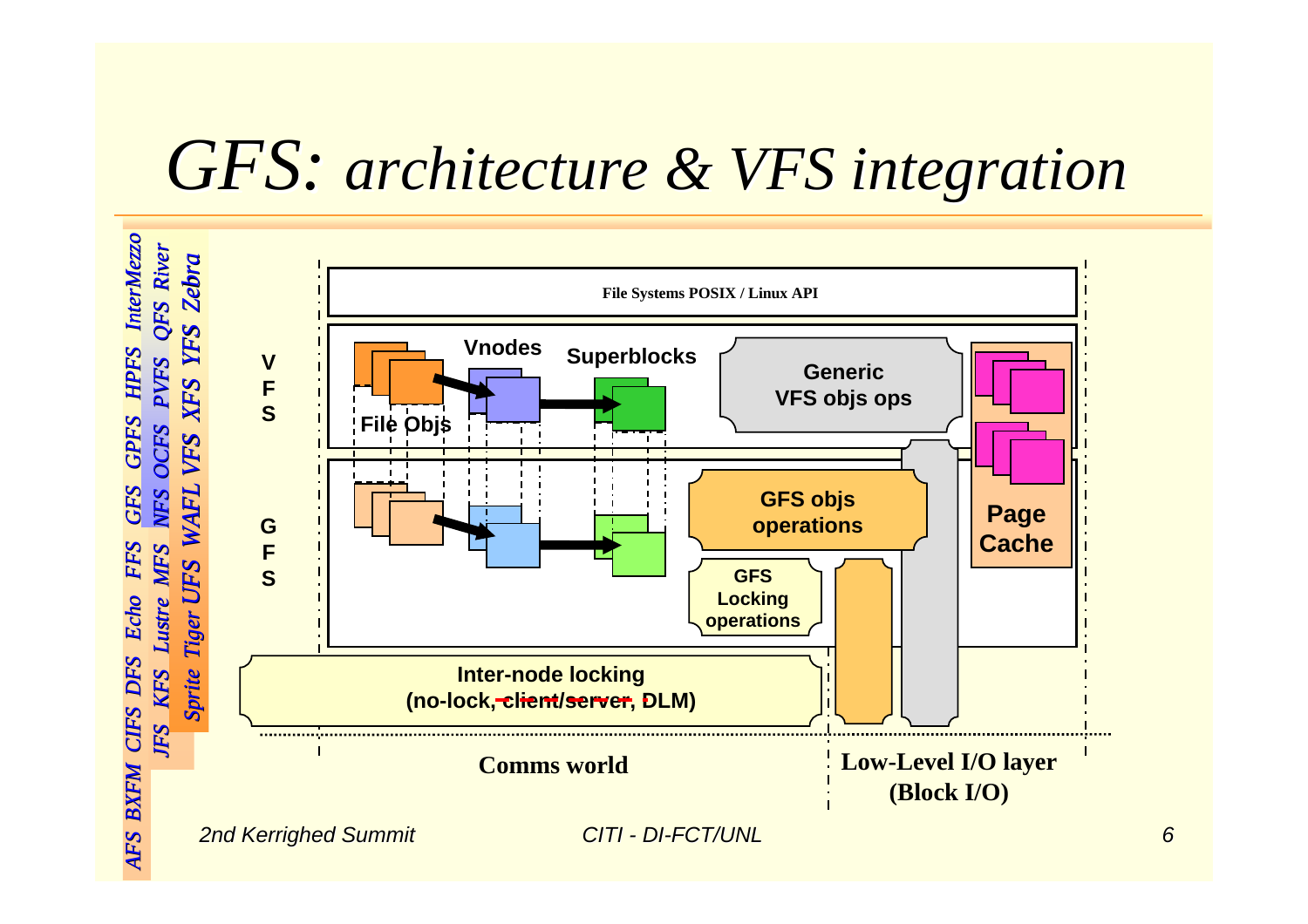### *GFS: Semantics Semantics & VFS integration integration*

**.** ■ UNIX single-node equivalent semantics

- *A read will return the result of the last write A read will return the result of the last write*
- ! *VFS integration VFS integration*
	- *Fully integrated within VFS Fully integrated within VFS*
		- *All major API functions are implemented (inc. All major API functions are implemented (inc. mmap'ed mmap'ed and direct I/O and direct I/O, file locking (mandatory and advisory, , file locking (mandatory and advisory, fcntl and POSIX) and POSIX)*
	- *Fully integrated with the VFS Page Cache Fully integrated with the VFS Page Cache*

*AFS BXFM CIFS DFS Echo FFS GFS GPFS HPFS AFS BXFM CIFS DFS Echo FFS GFS GPFS HPFS InterMezzo InterMezzo*

InterMezzo QFS River

*JFS KFS Lustre MFS NFS OCFS PVFS QFS River MFS NFS OCFS PVFS River*

*Sprite Tiger UFS WAFL VFS XFS YFS Zebra*

WA.

*UFS WAFL VFS XFS YFS Zebra*

VFS

XFS

*JFS KFS* 

JFS

KFS **Sprite** 

CIFS DFS

**BXFM** 

*Sprite Tiger*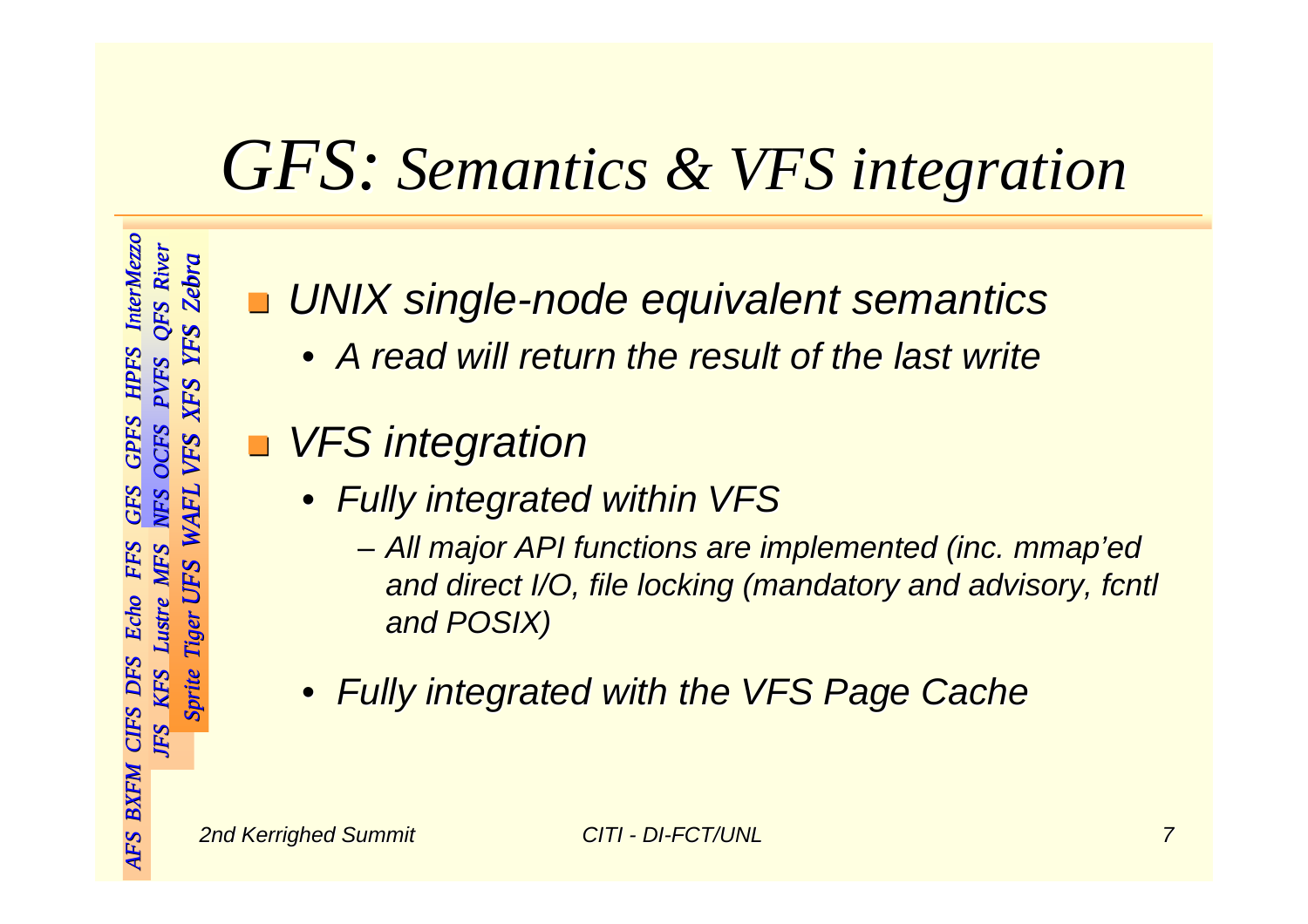# *GFS: Locking Locking concepts concepts (1)*

#### ! *Lock objects Lock objects*

- $\bullet$ *Managed by a Lock Manager Managed by a Lock Manager*
- $\bullet$ • Identified by ( <Resource type>, < Resource number> ) *Eg: "type == : "type == inode" and "number == " and "number == inode number" number"*
- *Two states: Two states:*
	- *Locked or unlocked Locked or unlocked*
- *Two intentions: Two intentions:*
	- *Shared or Exclusiv Shared or Exclusive*

*AFS BXFM CIFS DFS Echo FFS GFS GPFS HPFS AFS BXFM CIFS DFS Echo FFS GFS GPFS HPFS InterMezzo InterMezzo*

InterMezzo QFS River

HPFS

*JFS KFS Lustre MFS NFS OCFS PVFS QFS River MFS NFS OCFS PVFS River*

MFS

Lustre  $\mathit{Echo}$ 

*Sprite Tiger UFS WAFL VFS XFS YFS Zebra*

WAFL

UFS

*UFS WAFL VFS XFS YFS Zebra*

VFS

XFS

**Zebra** 

*JFS KFS* 

**JFS** 

**BXFM CIFS DFS** 

AFS

*Sprite Tiger* 

Sprite KFS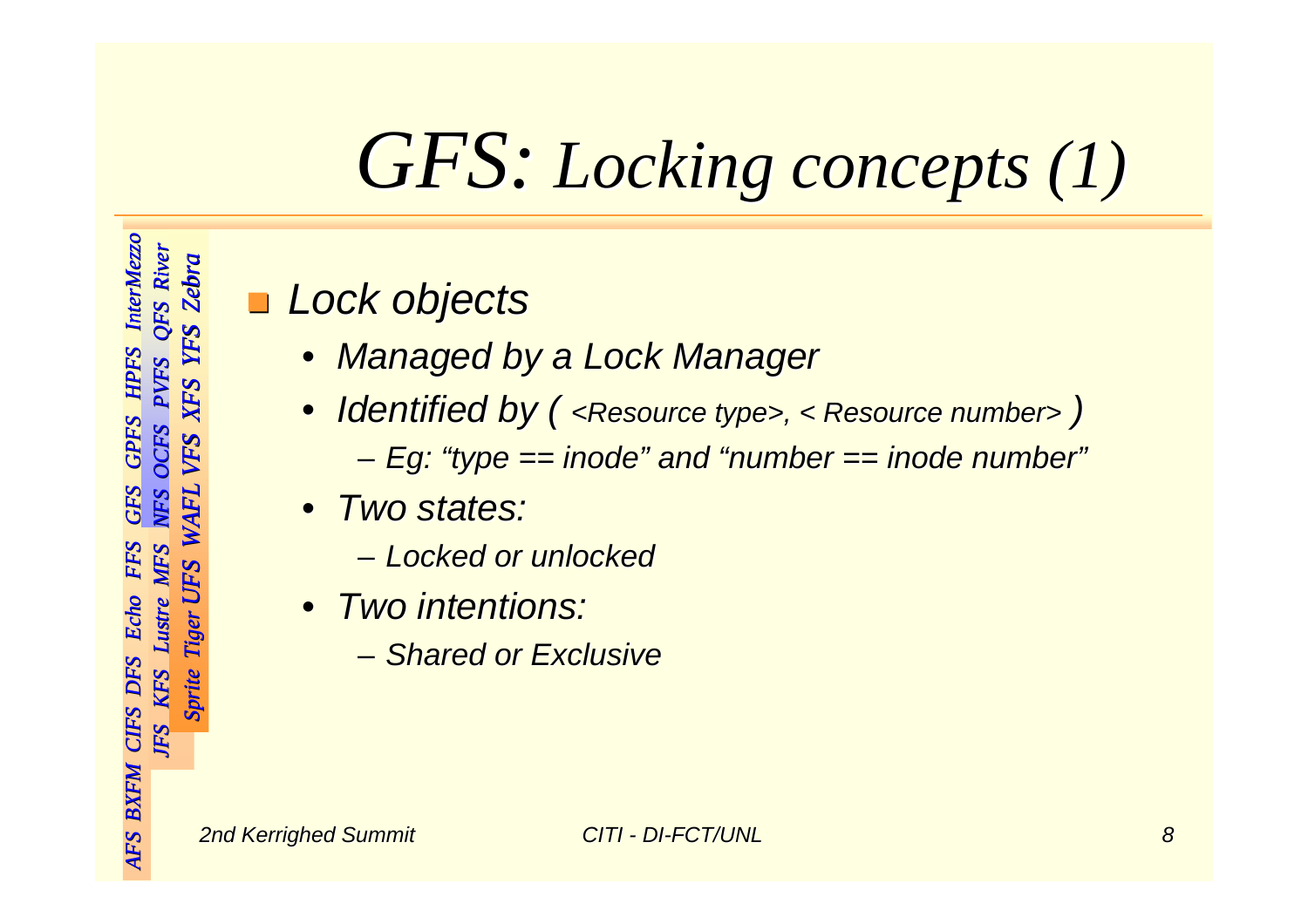# *GFS: Locking Locking concepts concepts (2)*

#### *Glocks*

- •*Protect important objects (superblock, inode, ...)*
- • *Have an associated vector of operations ( Have an associated vector of operations (vops)*
	- *Operations are different for distinct Operations are different for distinct types of protected protected objects objects, eg: vops for "inode glock" is different from vops for "superblock***"** *glock".*
- •*Have a list of holders (see next slide) Have a list of holders (see next slide)*
- • *Two stages: Two stages:*
	- *Glock is held or not is held or not* **by a node**
- $\bullet$  *Two states: Two states:*
	- *Locked (shared or exclusive) or unlocked Locked (shared or exclusive) or unlocked*

*AFS BXFM CIFS DFS Echo FFS GFS GPFS HPFS AFS BXFM CIFS DFS Echo FFS GFS GPFS HPFS InterMezzo InterMezzo*

**InterMezzo QFS** River **Zebra** 

*JFS KFS Lustre MFS NFS OCFS PVFS QFS River MFS NFS OCFS PVFS River*

*Sprite Tiger UFS WAFL VFS XFS YFS Zebra*

 $\bm{F}$ **WA** 

*UFS WAFL VFS XFS YFS Zebra*

VFS

XFS

*JFS KFS* 

JFS

KFS Sprite

**BXFM CIFS DFS** 

Lustre

*Sprite Tiger*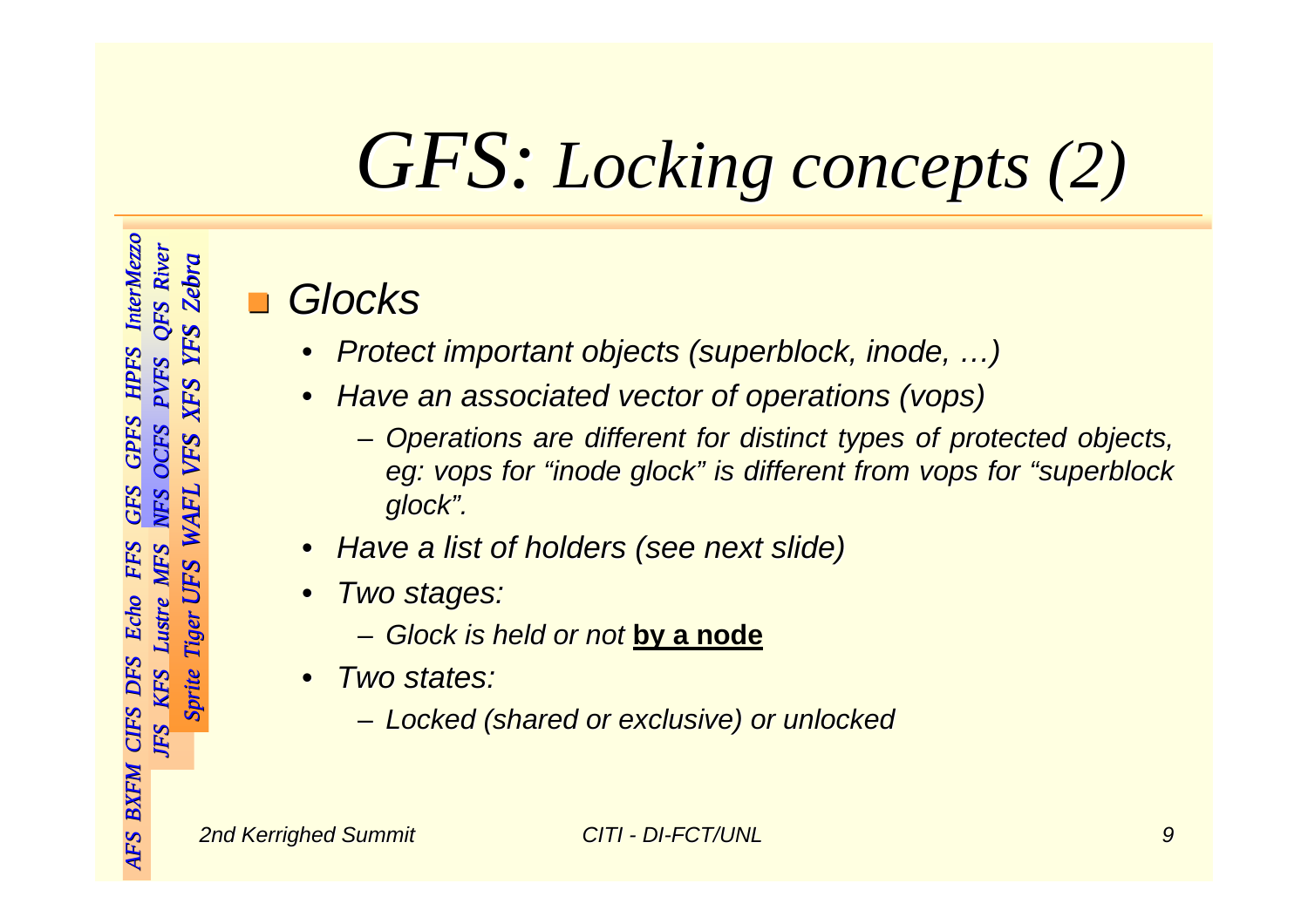# *GFS: Locking Locking concepts concepts (3)*

#### *Holders Holders*

- •*Record information about an entity (pid) that wants to/has managed to lock the managed to lock the gloc k*
- •*R e c o rd the state (s the state (shared, exc lusive) des usive) desired/succeeded for ired/succeeded for the lock the lock*

#### *Brief description of the locking protocol: Brief description of the locking protocol:*

- •A holder is created, to ask for a shared lock
- •*The holder is enqueued, thus locking the glock* 
	- *Either we get it immediately immediately (we already had a compatible lock already had a compatible lock on the glock); or we wait for a call to the LM, and we sooner or later, get the lock later, get the lock*

*AFS BXFM CIFS DFS Echo FFS GFS GPFS HPFS AFS BXFM CIFS DFS Echo FFS GFS GPFS HPFS InterMezzo InterMezzo*

**InterMezzo** QFS River Zebra

*JFS KFS Lustre MFS NFS OCFS PVFS QFS River MFS NFS OCFS PVFS River*

MFS

Lustre

*Sprite Tiger UFS WAFL VFS XFS YFS Zebra*

WA

*UFS WAFL VFS XFS YFS Zebra*

VF.

XFS

*JFS KFS* 

JFS

KFS Sprite

CIFS DFS

**BXFM** 

*Sprite Tiger* 

Tig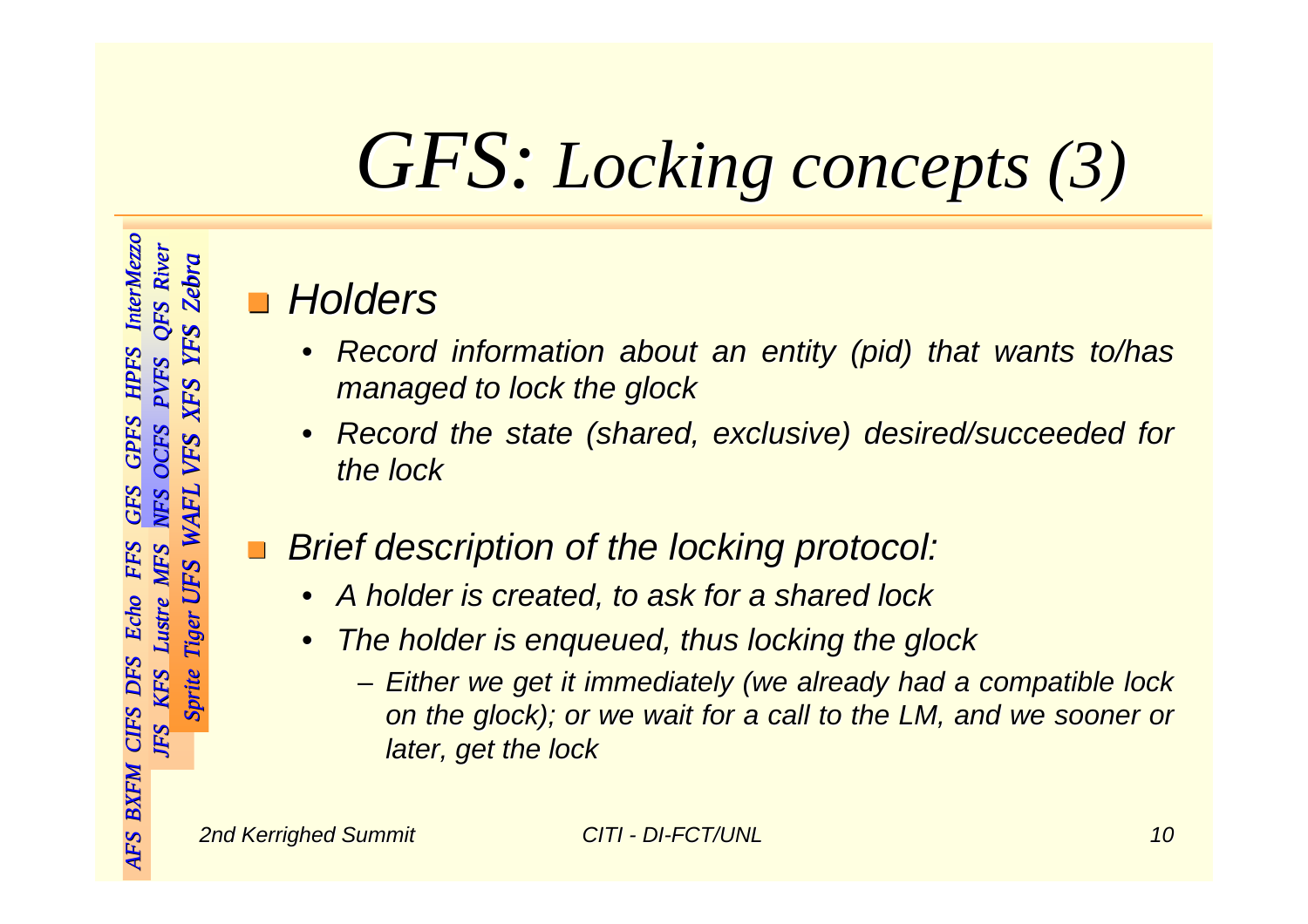## *GFS: Locking Locking concepts concepts (4)*

#### ! *A little bit more descriptive: A little bit more descriptive:*

- $\bullet$  *The glock is already locked (in this node): is already locked (in this node):*
	- *if we're compatible, we're holders, else we wait if we're compatible, we're holders, else we wait*
- *The glock is unlocked: is unlocked:*
	- *If a lock object for this If a lock object for this glock does not exist, ask the LM to does not exist, ask the LM to be created and granted to us, and we're holders be created and granted to us, and we're holders*
	- *If the lock object is st If the lock object is still cached in this node: ill cached in this node:*
		- *If unlocked, or still "cache locked" If unlocked, or still "cache locked" but in a different state, but in a different state, ask the LM, else we're immediately holders ask the LM, else we're immediately holders*
		- •• If other node has to lose it's (cached) lock so that it can be *granted us, that node will probably have to granted us, that node will probably have to perform perform some cache flushing…*

*AFS BXFM CIFS DFS Echo FFS GFS GPFS HPFS AFS BXFM CIFS DFS Echo FFS GFS GPFS HPFS InterMezzo InterMezzo*

**InterMezzo** QFS River

HPFS

*JFS KFS Lustre MFS NFS OCFS PVFS QFS River MFS NFS OCFS PVFS River*

*Sprite Tiger UFS WAFL VFS XFS YFS Zebra*

WA

*UFS WAFL VFS XFS YFS Zebra*

VFS

XFS

Zebra

*JFS KFS* 

**JFS** 

KFS Sprite

**BXFM CIFS DFS** 

*Sprite Tiger* 

Tige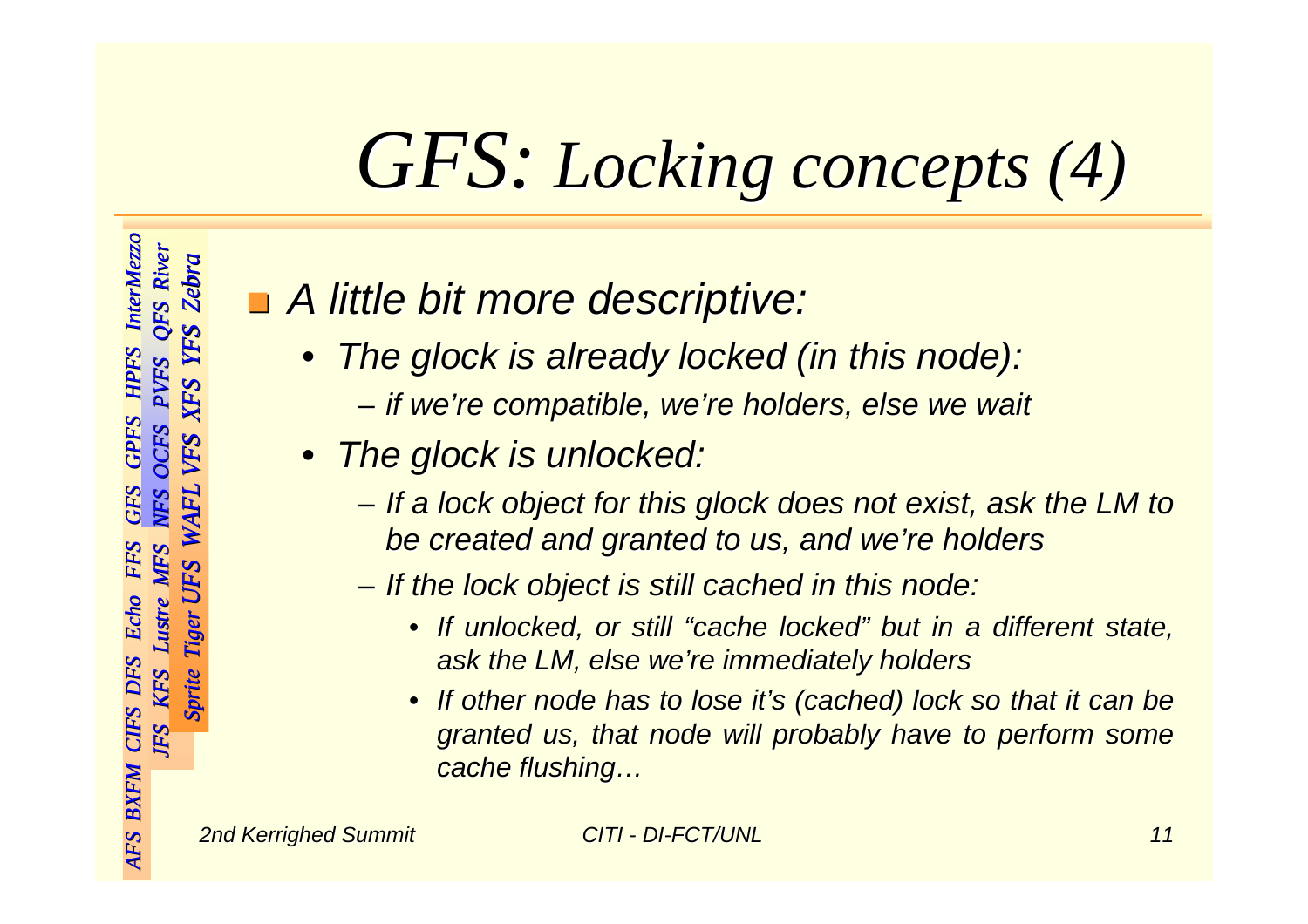## *GFS: Clusterwide Clusterwide coherency coherency (1)*

#### **.** *read()*

- *Ask for a shared lock on " Ask for a shared lock on "inode glock "*
- *Perform the read using Perform the read using vfs functions & cache functions & cache*
- *Release the lock Release the lock*
	- *It will stay in the cache, held by this node It will stay in the cache, held by this node*
- • *Note:*
	- *If another If another node asks for an exclus asks for an exclusive lock, when we ive lock, when we release our lock an invalidation of all data, metadata, and the inode itself will be performed. itself will be performed.*

*AFS BXFM CIFS DFS Echo FFS GFS GPFS HPFS AFS BXFM CIFS DFS Echo FFS GFS GPFS HPFS InterMezzo InterMezzo*

**InterMezzo** QFS River

*JFS KFS Lustre MFS NFS OCFS PVFS QFS River MFS NFS OCFS PVFS River*

*Sprite Tiger UFS WAFL VFS XFS YFS Zebra*

**WA** 

*UFS WAFL VFS XFS YFS Zebra*

VFS

XFS

*JFS KFS* 

JFS KFS

BXFM CIFS DFS

*Sprite Tiger* 

Sprite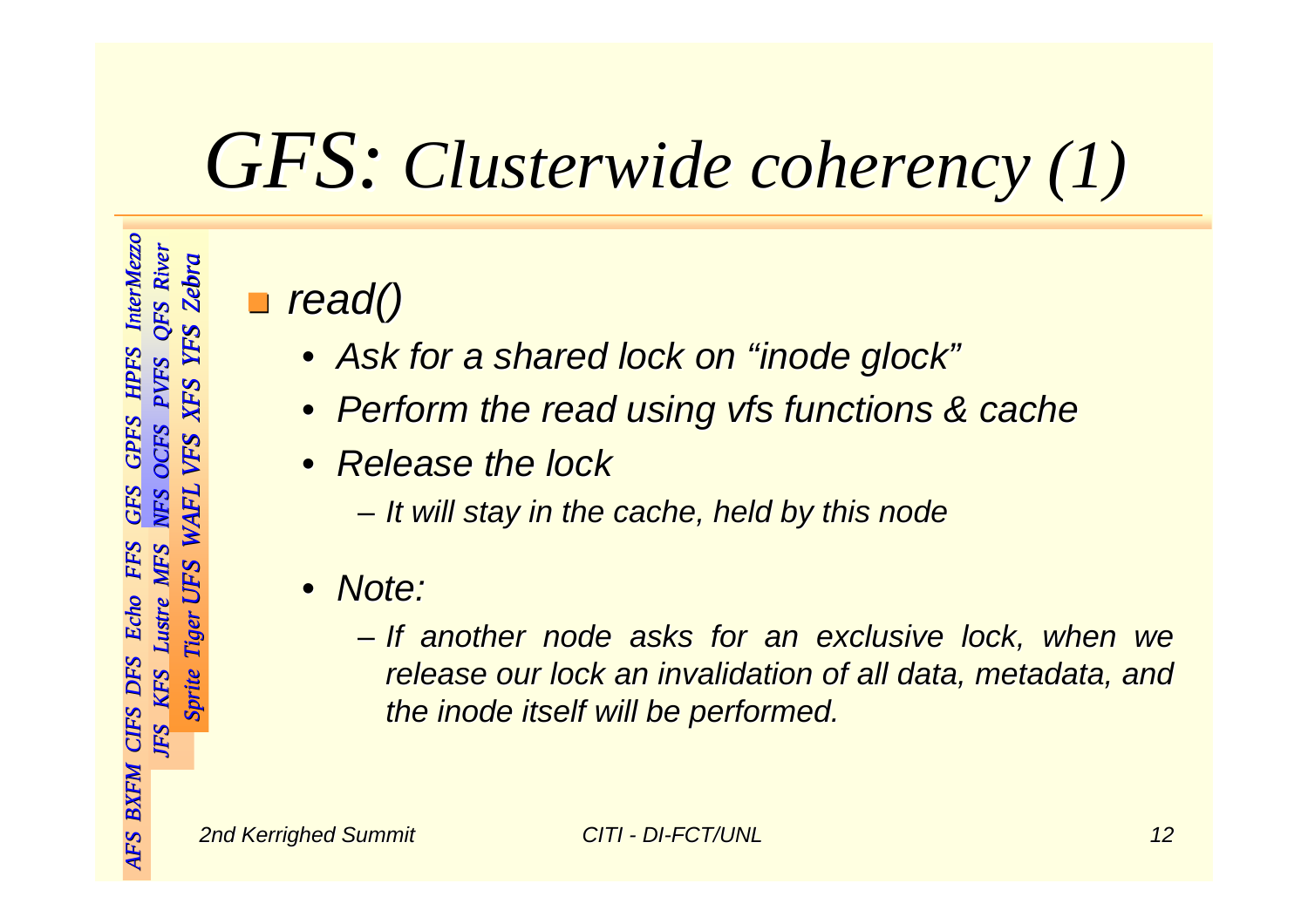## *GFS: Clusterwide Clusterwide coherency coherency (2)*

#### !*write() write()*

- *Ask for an exclusive lock on " Ask for an exclusive lock on "inode glock "*
- $\bullet$ *Perform the write using vfs functions & cache*
- $\bullet$  *Release the lock Release the lock*
	- *It will stay in the cache, held by this node It will stay in the cache, held by this node*
- • *Note:*
	- *If another another node asks for a shared or exclusive lock, when node asks for a shared or exclusive lock, when we release our lock a flush of all data, metadata, and the inode itself will be performed, and then inv itself will be performed, and then invalidated. lidated.*

*AFS BXFM CIFS DFS Echo FFS GFS GPFS HPFS AFS BXFM CIFS DFS Echo FFS GFS GPFS HPFS InterMezzo InterMezzo*

InterMezzo OFS River

*JFS KFS Lustre MFS NFS OCFS PVFS QFS River MFS NFS OCFS PVFS River*

*Sprite Tiger UFS WAFL VFS XFS YFS Zebra*

**WA** 

*UFS WAFL VFS XFS YFS Zebra*

VFS

XFS

*JFS KFS* 

JFS

KFS

BXFM CIFS DFS

*Sprite Tiger* 

Sprite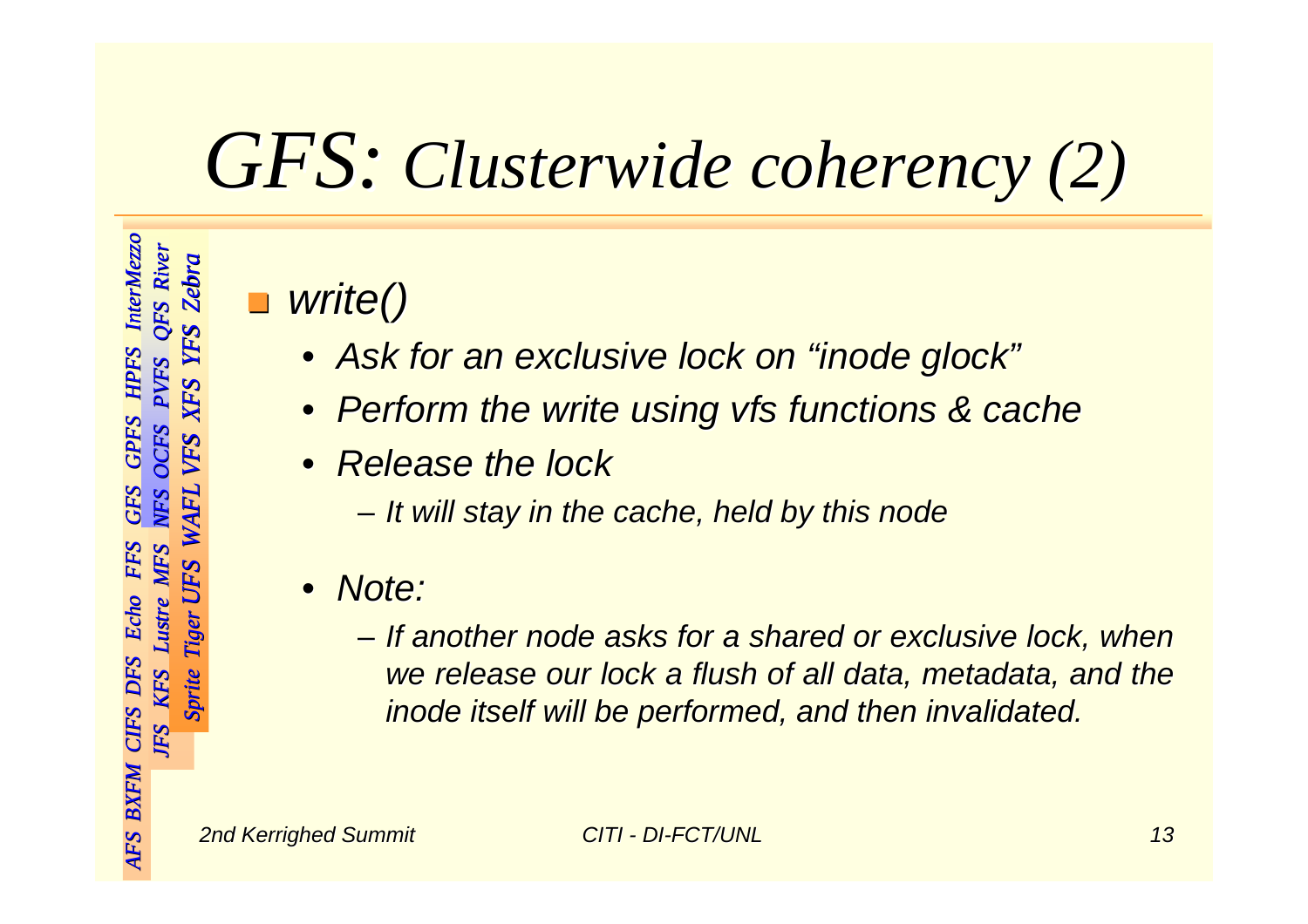## *GFS: Clusterwide Clusterwide coherency coherency (3)*

**In the set** ■ write() is more complicated than that  $\circledcirc$ 

- $\bullet$ **Allocation of metadata (indirect blocks, RG bitmaps)**
- *GFS is journaled journaled…*
- $\bullet$ *supports quotas… supports quotas…*

*AFS BXFM CIFS DFS Echo FFS GFS GPFS HPFS AFS BXFM CIFS DFS Echo FFS GFS GPFS HPFS InterMezzo InterMezzo*

InterMezzo QFS River

HPFS

*JFS KFS Lustre MFS NFS OCFS PVFS QFS River MFS NFS OCFS PVFS River*

*Sprite Tiger UFS WAFL VFS XFS YFS Zebra*

WAFI

*UFS WAFL VFS XFS YFS Zebra*

VFS

XFS

**Zebra** 

*JFS KFS* 

JFS

**BXFM CIFS DFS** 

AFS

*Sprite Tiger* 

Sprite KFS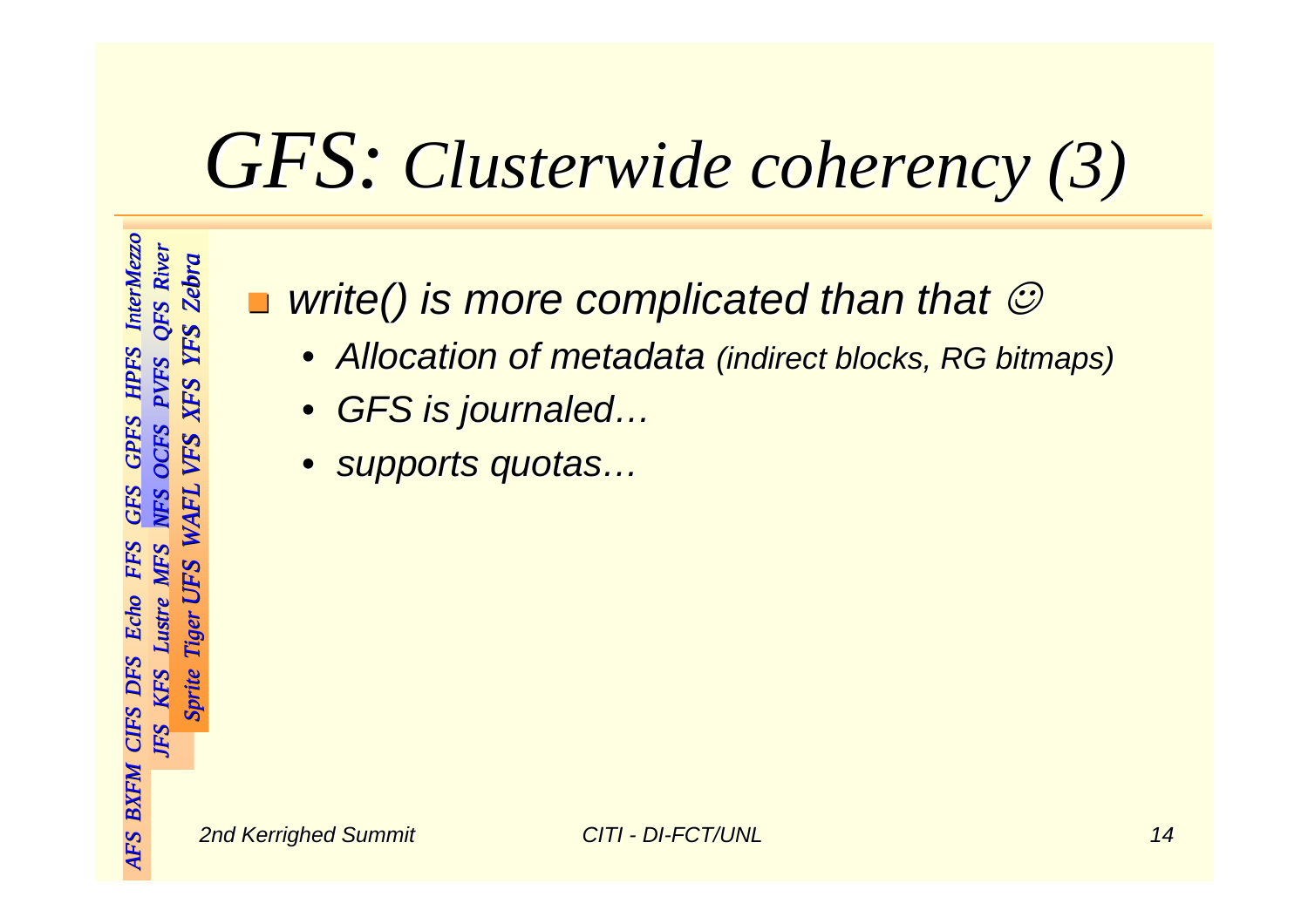# *What is pCFS*

- My filesystem *☺*
- *Wanna prove a CFS* 
	- •*need not be slow in R/W sharing…*
	- •*… can compete with Parallel file systems … can compete with Parallel file systems*
- ! *How? Prototype built by modifying GFS How? Prototype built by modifying GFS*
	- *pCFS file = open(… | O\_RD… | O\_CLST…) file = open(… | O\_RD… | O\_CLST…)*
		- *No O\_CLST => standard GFS file No O\_CLST => standard GFS file*
	- •*Uses fcntl/POSIX locks to define regions of sharing* 
		- *Within regions, locking is "optimistic" Within regions, locking is "optimistic"*
	- • *Data movement also cache Data movement also cache -to -cache (LAN) cache (LAN)*
		- *Handle false sharing / Data shipping for performance Handle false sharing / Data shipping for performance*

*AFS BXFM CIFS DFS Echo FFS GFS GPFS HPFS AFS BXFM CIFS DFS Echo FFS GFS GPFS HPFS InterMezzo InterMezzo*

Echo Lustre

**BXFM CIFS DFS** 

AFS

InterMezzo QFS River

**HPFS PVFS** 

**GPFS** OCFS VFS

*JFS KFS Lustre MFS NFS OCFS PVFS QFS River MFS NFS OCFS PVFS River*

**MFS** 

*Sprite Tiger UFS WAFL VFS XFS YFS Zebra*

WAFL

UFS

*UFS WAFL VFS XFS YFS Zebra*

XFS

**Zebra** 

YFS

*JFS KFS* 

JFS

KFS Sprite

*Sprite Tiger*